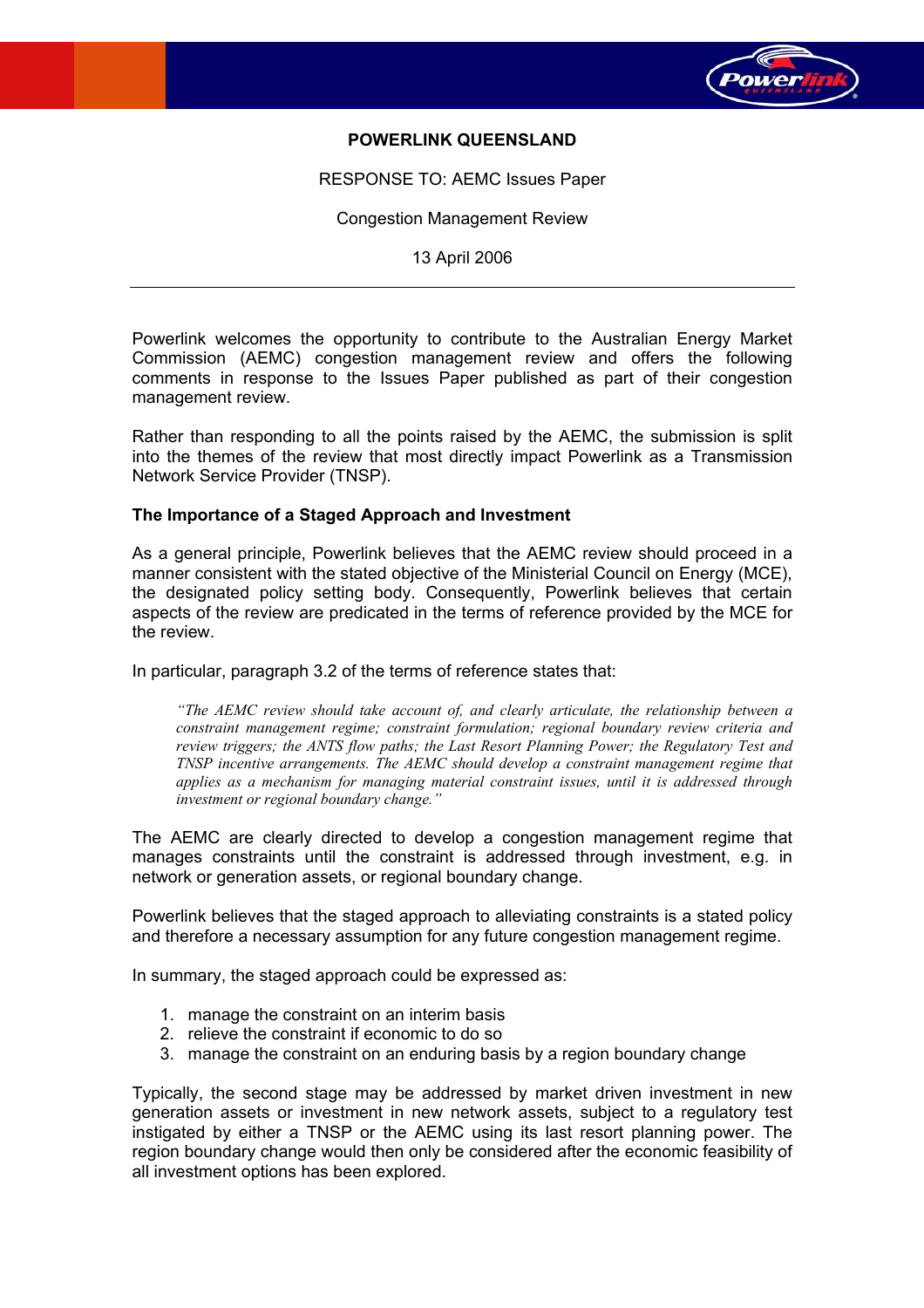In response to the recent proposed rule change from the MCE relating to reform of regional boundaries, Powerlink proposed to the AEMC that the rule include the necessary pre-conditions for any region boundary change application. We stated that<sup>[1](#page-1-0)</sup>:

*"the codification of such criteria, or pre-conditions, would clarify the interaction between the region boundary change mechanism and the mechanisms designed to promote efficient transmission network investment to develop an economic national grid, such as the regulatory test and the last resort planning power."* 

We proposed that the pre-conditions should be consistent with the requirements that the MCE had envisaged for a region boundary change, specifically that:

- the constraint has been identified in the ANTS:
- it is shown to be material and enduring; and
- there are no regulatory test assessments outstanding.

In this way, the rules will support the necessary investment in generation and network that deliver a robust wholesale market via a truly national transmission grid. We would note that as the ANTS involves a 10 year forward look at the major national flow paths, and identifies emerging constraints anyway, it is a logical starting place, and does not involve additional administrative costs.

# **Network Support Agreements and Network Control Ancillary Services**

A Network Support Agreement (NSA) is a contractual arrangement facilitating a nonnetwork alternative to a network augmentation required to meet mandated reliability obligations. A NSA may be entered into with any party who is capable, and prepared, to provide network support in lieu of a physical augmentation to the network. This may be in the form of additional generation or a change in the pattern of operation of existing generation, demand side management or services from a Market Network Service Provider. Importantly, the party providing the non-network alternative should be exposed to the same penalties for non-performance as the TNSP is exposed to for a network augmentation.

It is a requirement of the regulatory test that both network and non-network alternatives are considered without bias. Consequently, any proposed non-network alternative, which would require a NSA, undergoes the regulatory test along with any feasible network augmentations, thereby ensuring that an agreement is only entered into where it is shown to be both a viable technical solution and more cost effective.

In Queensland, this process has satisfactorily delivered the necessary augmentations and network support agreements to meet mandated reliability standards, and in the case of North Queensland to manage congestion on the major flow path between Central and North Queensland. This has been achieved in an environment of sustained high load growth at the least cost to customers. Consequently, Powerlink stresses that any proposals for change to the current regime must be carefully considered.

<span id="page-1-0"></span> <sup>1</sup> Powerlink Queensland Response to AEMC Proposed Rule Changes, February 2006



**Powerlink**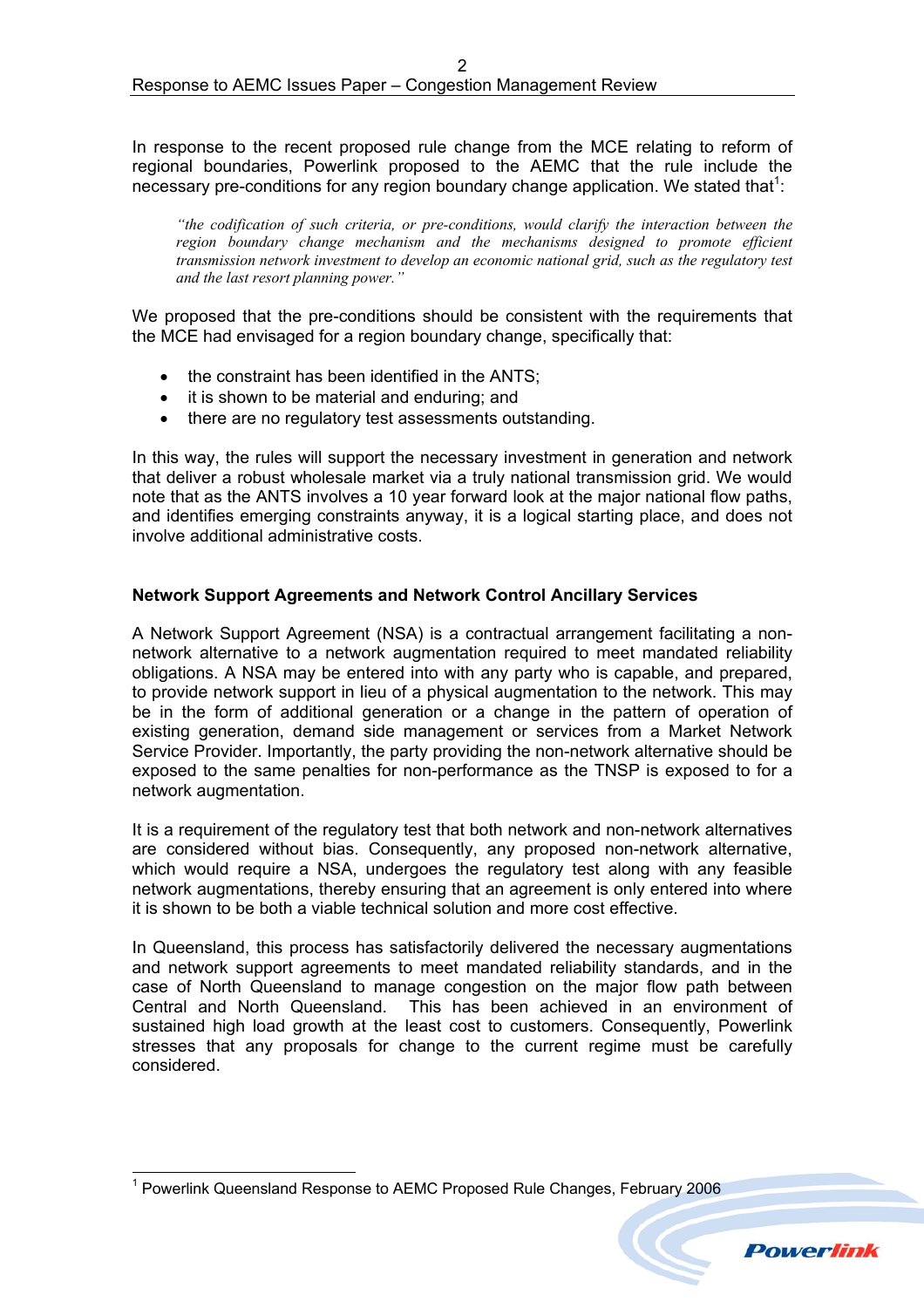# Response to AEMC Issues Paper – Congestion Management Review

Typically, a NSA is used for managing transfer limits in a critical circuit by controlling the power flows on the network by instructing a generator to operate when it would not normally be economic to do so due to the prevailing market price. However, there is also the potential for such agreements to be used to procure reactive support, particularly where such a service could delay or negate the need for a network augmentation.

In the recent Final Report issued by Powerlink in relation to the proposed augmentation to South Eastern Queensland, it was noted that the power transfer capability into the region was dependent upon the reactive support provided by local generators. Such reactive support is currently contracted by NEMMCO as Network Control Ancillary Services (NCAS) until mid-2007. It was assumed in the analysis, and confirmed through the consultation process, that the existing levels of reactive support could continue to be provided by local generators beyond the expiry of the current nonmarket ancillary services arrangements with NEMMCO. However, the commercial arrangements required to contract this necessary reactive support, either by NSA or NCAS contract, is yet to be finalised.

In summary, Powerlink's experience to date has been that NSAs can and have been used as alternatives to network augmentation under both the reliability and the market benefit limbs of the Regulatory Test. Conducting the economic analysis within the framework provided by the Regulatory Test is essential to avoid distorting the investment process within the NEM.

It is important to note that NEMMCO currently has an obligation to use the Ancillary Services contracts to "improve the value of spot market trading". This process is based on the current offer prices of generators, at the time of dispatch, and may not reflect the true input costs to the electricity supply system. As such, the economic analysis for improving spot market trading is fundamentally different to that used for the Regulatory Test. For this reason it would be inappropriate for TNSPs to be required to use NSAs as a tool for improving the value of spot market trading, as it inconsistent with the network investment framework.

It should also be noted that NEMMCO has an outstanding obligation to review the provision of NCAS as stipulated in clause 3.1.4(a1)(4) of the National Electricity Rules. It will be necessary that any Rules changes proposed from either of the AEMC review or the NEMMCO review be co-ordinated.

### **Constraint Formulation**

Paragraph 1.1 of the terms of reference for the AEMC congestion management review state that:

*"The MCE also endorses the consistent formulation of constraints using a form of constraint equation that allows the National Electricity Market Management Company (NEMMCO) to control all variables (i.e. fully co-optimised direct physical representation)."* 

As stated above, Powerlink believes that the AEMC review should proceed in a manner consistent with the stated objective of the MCE, the designated policy setting body. Consequently, Powerlink considers that any review of the constraint formulation approach be guided by the need to retain a form of constraint equation consistent with the policy intent of the MCE, i.e. a fully co-optimised direct physical representation. The 'option 4' constraint formulation meets this requirement.